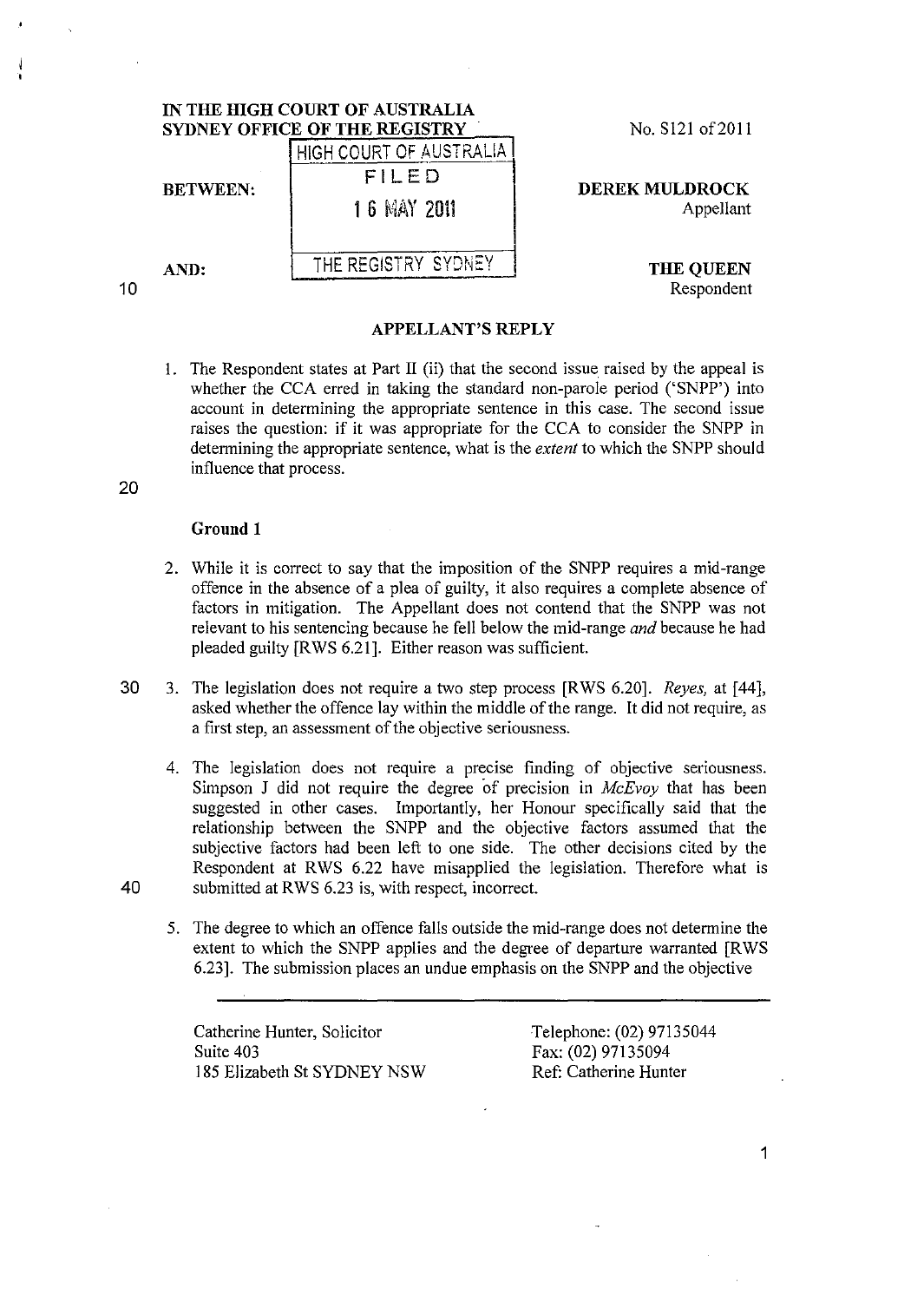seriousness of the offence. It fails to recognise the importance of the subjective factors. It is inconsistent with the legislation, the general sentencing principles that have emanated from the Court and *Way.* 

- 6. There is a further problem with placing any emphasis on the SNPP as a reference point. It reflects the objective factors only [RWS 6.11]. But what are those objective factors? Unlike a guideline judgment, that question is left entirely unresolved. The objective mid-range offence, if it is to operate as a benchmark, needs to be assessed consistently. A benchmark without guiding factors can only 10 promote inconsistency.
- 7. The process of sentencing remains one of instinctive synthesis with a wide discretion to be given to the sentencing judge. All relevant factors are considered when determining a sentence. Once the sentence is determined, the Court may need to consider the SNPP (if a mid-range offence or, in the Appellant's alternative submission, for a SNPP offence) as a final check. In circumstances such as the present, there would be little need or utility in having regard to the SNPP, even as a final check. All that is required (on the alternative argument) is for the sentencing judge to give reasons for the departure from the SNPP. On the 20 primary argument, the SNPP provisions do not apply to an offence below the midrange and therefore no requirement to give reasons for departure exists.
	- 8. At RWS  $6.24 6.25$  it is contended that after *Way* a two stage approach to sentencing has developed, contrary to the principles enunciated by this Court in *Markarian v The Queen*<sup>1</sup>. Whilst subsequent decisions of the CCA have suggested this approach is required, *Way* was to the opposite effect:  $[41] - [46]$ , [49], [50], [55], [56], [57], [59], [66], [68], [104], [109], [112], [120], [121], [122], [126], [128] and [129].
- 30 9. At RWS 6.25 the Respondent argues that the approach 'after *Way* has been to separate 'objective seriousness' and use it to determine a particular range of nonparole period, which is then varied up or down depending on other factors personal to the offender with care not to stray too far from the SNPP determined in the first step'. The references to *Way* relate to a different dichotomy, not to a separation of objective and subjective circumstances. The dichotomy referred to in *Way* is between pure matters of objective seriousness (that applies to the actual conduct irrespective of the offender) and matters which are personal to the offender but which may be relevant to objective seriousness. Such latter factors include prior criminal history and committing the offence which on bail. These 40 factors were said not to be relevant to the detennination of whether or not the offence lay within the mid-range [see also RWS 6.27].
	- 10. That this development has occurred is not disputed, however it is not accepted that this is the consequence of the decision in *Way.* Instead, it is a consequence of subsequent decisions<sup>2</sup> that have given undue prominence to the relevance of the SNPP. The Appellant's case is an example of precisely this problem. It is a practice that is inconsistent with this Court's decisions in *AB* v *The Queen* (1999)

<sup>1 (2006) 228</sup> CLR 357

<sup>&</sup>lt;sup>2</sup> For example *R v Knight; R v Biuvanua* (2007) 176 A Crim R 338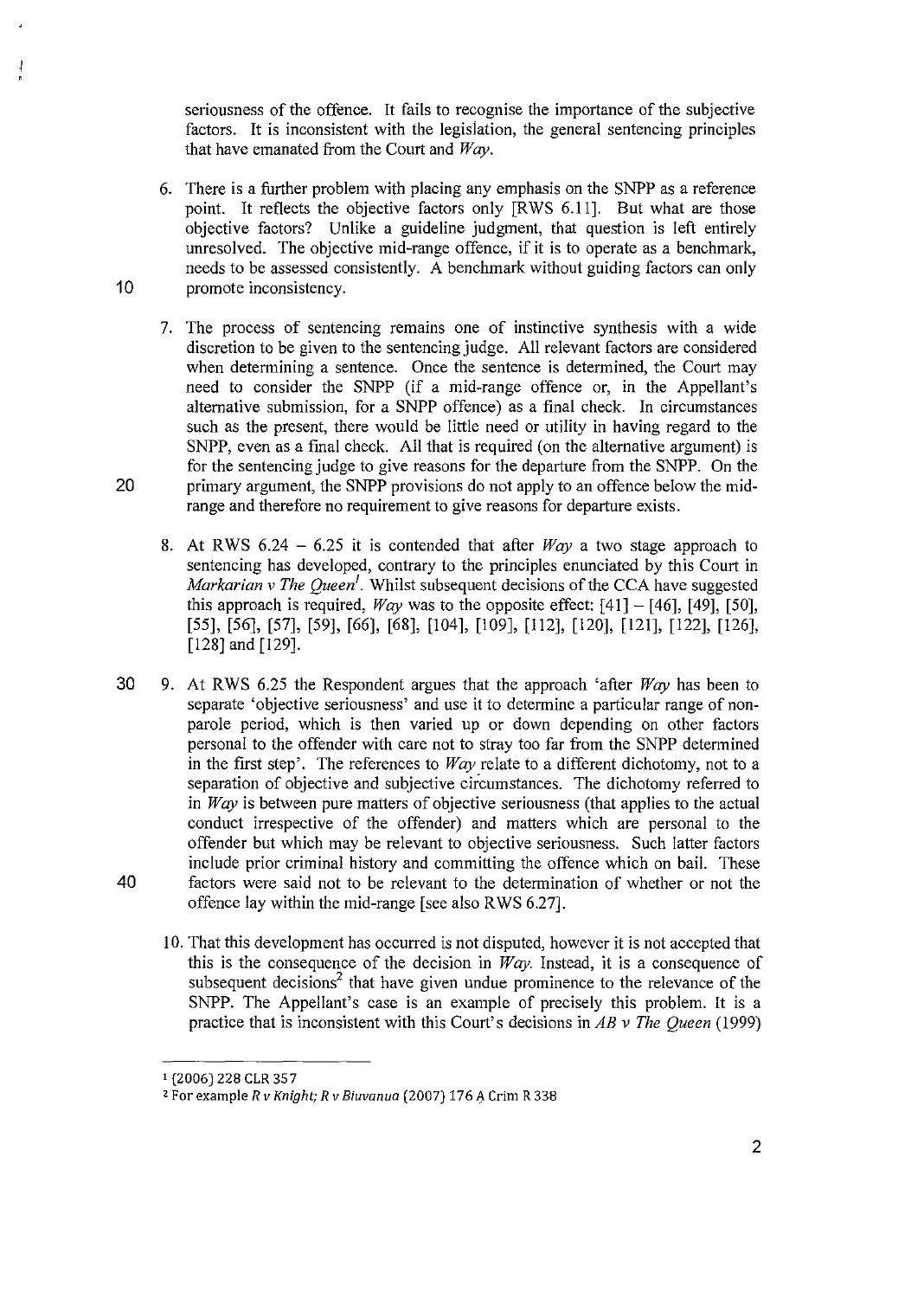198 CLR I I I and *Markarian* v *The Queen* (2006) 228 CLR 357. A useful example of the proper application of *Way* to the sentencing of an offender convicted of a SNPP offence can be found in *MLP* v *R* (2006) 164 A Crim R 93 at [32]-[34].

- 11. At RWS 6.28, the Respondent submitted that the Appellant represented a 'continuing danger' and his prospects of rehabilitation 'may be limited'. It was suggested his previous conviction for a like offence and 'the failure of treatment' provided confirmation of this. It should be noted that the 'treatment' provided to 10 the AppeIIant consequent to the 2000 offence consisted of a recommendation from that he be kept on 'a tight leash in terms of probation'.<sup>3</sup> By that time, he was not taking any medication to suppress his sex drive. Dr Muir expressed the opinion that the trauma of prosecution would probably be sufficient to contain his behaviour.<sup>4</sup>
- 12. However, the treatment proposed in the subject proceedings amounted to intensive supervision and rehabilitation in a purpose built programme for intellectually disabled sex offenders. It was to occur in a quasi-custodial setting and would have been able to continue indefinitely, subject only to the length of the overaII 20 sentence. At the time of assessment by Professor Hayes in 2008, the Appellant was receiving Androcur, an anti-libidinal medication, and dexamphetamine. This foIIowed a diagnosis of attention deficit hyperactivity disorder. He was under the supervision of a general practitioner and a psychiatrist.<sup>5</sup>

## **Ground 2**

- 13. At RWS  $6.35 6.40$  the Respondent identifies various features of the Appellant's lifestyle and his reaction to the offences in both 2000 and in 2007. The Crown 30 suggests that the CCA was entitled to reject the sentencing judge's finding that the AppeIIant had a 'significant' intellectual disability and was thus a suitable vehicle for general deterrence.
- 14. At RWS 6.33 it is submitted that the CCA simply pointed out that the Appellant's disability was' mild', not 'significant', in accordance with the expert evidence. The CCA's conclusion was much more than a 'restatement' of the evidence; it was a rejection of the expert evidence regarding the extent of the Appellant's intellectual disability. It was plainly the case that the use of the descriptor 'significant' by the sentencing judge was done to provide meaning in lay terms to 40 the disability suffered by the Appellant.
	- 15. That the AppeIIant denied his conduct to the police, may have understood that his conduct was wrong or that his predilection was a problem he had to address says nothing about whether or not he suffered a significant intellectual disability. Firstly, his understanding was described by Dr Muir as 'superficial'. Secondly, the answers came when confronted or questioned by police and others. In those

**<sup>3</sup> Letter from Dr Keith Muir, Director, Cairns Health Service District to Ms Jo Hughes, Community**  Corrections, Qld, dated 5 October 2000. 4 ibid

<sup>5</sup> Report of Professor S Hayes, 25 September 2008, page 3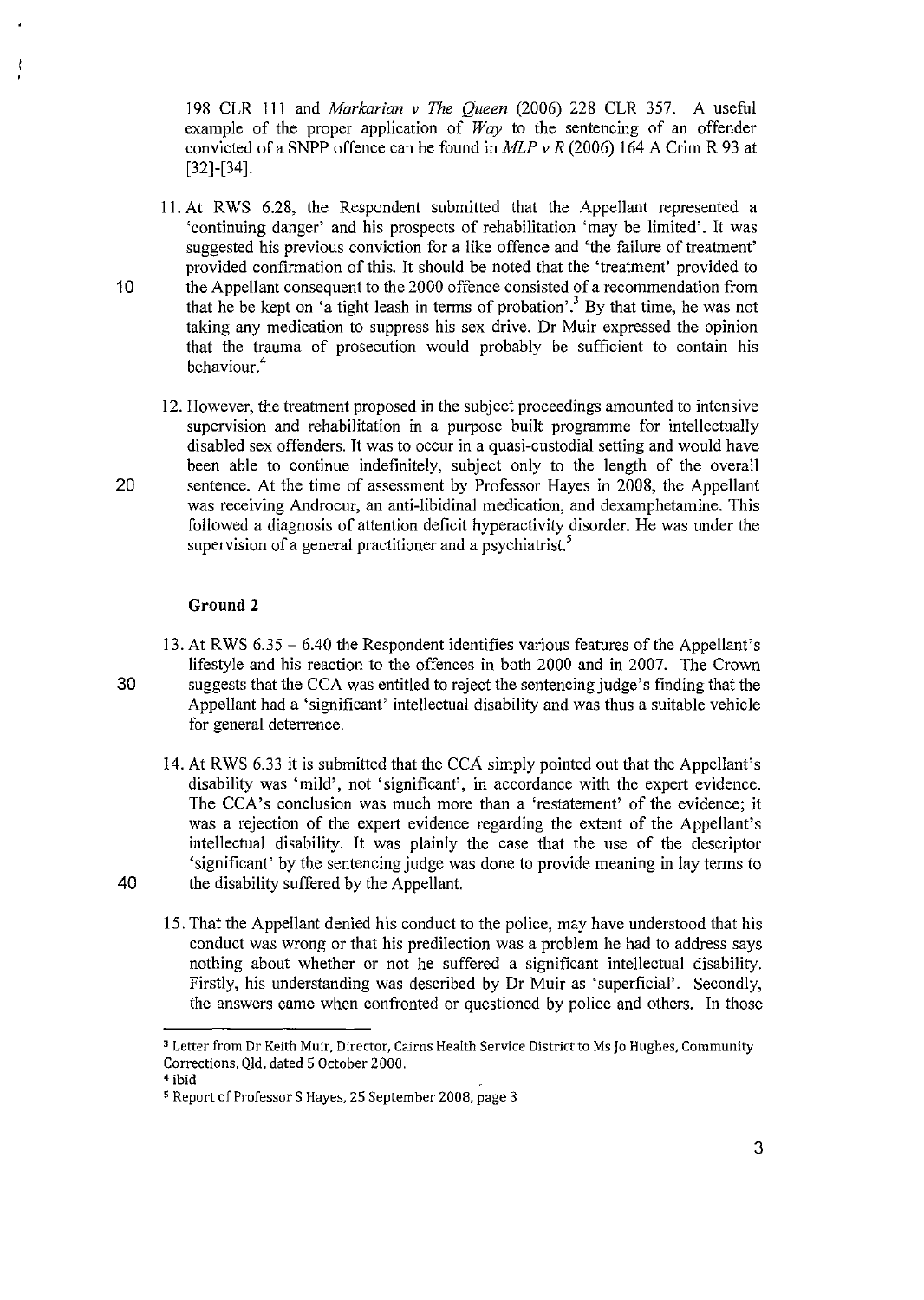circumstances, even a child may understand that their conduct is frowned upon, but not understand why. The same submission is made regarding the attempts the Appellant made to minimise his culpability; the excuses proffered might well be regarded as the inept attempts of a person with an IQ of 62, whose adaptive behaviour was in the lowest 0.1 % of the population and whose language skills were equivalent to that of a young child.

- 16. At 6.40 of the RWS, various features of the Appellant's lifestyle are detailed. The following features should also be noted: from year 3 or 4 of primary school his 10 parents were advised he needed to be placed in a special needs unit,  $6 \text{ he was in}$ special classes throughout school, he was barely able to read or write<sup>7</sup> and could only tell the time by a digital watch. $s$  Upon leaving school in year 10 he did not receive a certificate. He is unable to 'make change' or manage his own money. He can write his name but not a letter.<sup>9</sup> Any work he had performed as an adult had been unskilled.<sup>10</sup> He had experienced difficulties in keeping employment because of problems in remembering instructions and in following them.<sup> $\overline{1}$ </sup> Ms Daniels was of the opinion that he would benefit from employment in a sheltered workshop.<sup>12</sup>
- 17. The available evidence established that the Appellant suffered, in lay terms, a 20 significant intellectual disability. To find otherwise was to substitute the Court's inexpert opinion for that of a series of experts who were all of the same opinion.

## **Grouud 3**

- 18. The course adopted by the sentencing judge explained the result [RWS 6.48]. The Respondent suggests that important issues concerning the Appellant's predilections and rehabilitation were not addressed by the judge [RWS 6.50]. These were issues that could best be determined and addressed by the experts at 30 Selwood Lane.
	- 19. Protection of the community is not confined to imprisonment. Rehabilitation is an important aspect of that factor: [RWS 6.57].
- 20. The evidence on which the CCA concluded that the offence was premeditated was thin. The CCA ought not to have so concluded. The Appellant functions in many ways as a young child. His conduct immediately prior to the offence was not inconsistent with normal adolescent conduct. In circumstances where his awareness of wrongdoing is 'superficial', he 'has little control over his acting out 40 behaviour' and has 'little comprehension of what constitutes a criminal act', any finding of premeditation serves little purpose. The CCA ought not to have found, beyond reasonable doubt, the offence was planned and deliberate [RWS 6.39].

<sup>6</sup> Report of Professor S Hayes 25 September 2008, p2

<sup>7</sup> Dr Muir described him as 'functionally illiterate', report 8 May 2000, p2

<sup>&</sup>lt;sup>8</sup> Report of Dr Muir dated 8 May 2000, p1

<sup>&</sup>lt;sup>9</sup> Observations of Dr Wicks, consultant psychiatrist, quote by Dr Muir in his report of 8 May 2000

<sup>10</sup> Report of Professor S Hayes 25 September 2008, p3

<sup>&</sup>lt;sup>11</sup> Report of Dr Muir, p1

<sup>12</sup> Report of Sharon Daniels 30 June 2000, p2